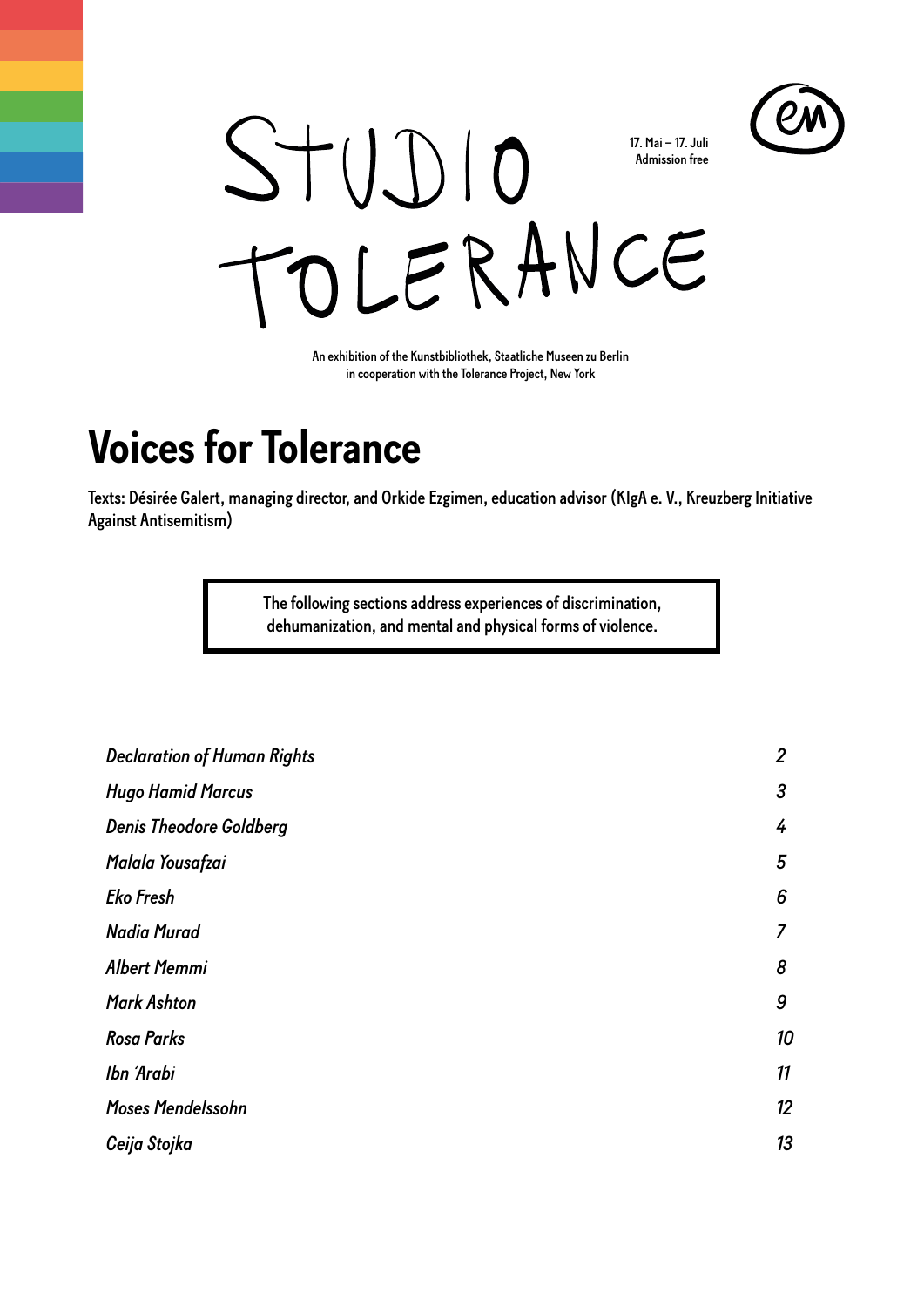# <span id="page-1-0"></span>**Declaration of Human Rights**

*"Whereas recognition of the inherent dignity and of the equal and inalienable rights of all members of the human family is the foundation of freedom, justice and peace in the world, […] The General Assembly, Proclaims this Universal Declaration of Human Rights as a common standard of achievement for all peoples and all nations, […]"*

The Universal Declaration of Human Rights, Resolution 217 A (III), 10 December 1948, excerpt

### **Context**

On December 10, 1948, the United Nations adopted the Universal Declaration of Human Rights. This comprises 30 articles that have been translated into hundreds of languages. The Declaration sets certain standards internationally, but these are not binding under international law. A European Convention on Human Rights has been adopted by the member states of the Council of Europe; the Basic Law of the Federal Republic of Germany contains fundamental rights taken from it.

The genesis of the Declaration of Human Rights goes back to the intellectual currents of humanism, enlightenment and secularization. Philosophers of the 17th and 18th centuries had dealt with the relationship between rights and duties in a state system from which the first general basic rights to which every human being is entitled were formulated. The Virginia Declaration of Rights of 1776 laid a foundation with its Article 1, which states that "All men are by nature equally free and independent and have certain inherent rights, [...]." Similar sentiments can be found in the French Declaration of the Rights of Man and Citizen (Déclaration des Droits de l'Homme et du Citoyen), which is considered a significant step towards universal protection of human rights. Fundamental rights in themselves were already formulated in the Middle Ages, such as the English Magna Charta of 1215 ("Great Charter of Liberties").

The Universal Declaration of Human Rights of 1948 contains all of today's international standards and came into being shortly after the Second World War and the crimes of National Socialism. Articles 1 and 2 state that "All human beings are born free and equal in dignity and rights," "regardless of 'race'," "sex or religion for every human being." A human right, by definition, is a right to which a person is entitled vis-à-vis the state and which is innate. By human dignity is meant the inner and social claim to value. However, there is no exact definition of human dignity.

Globally, violations of human rights and attempts to undermine fundamental rights are occurring again and again in the present. There are a number of international agreements against torture, human trafficking, racial discrimination, women's and children's rights. Since 2002, the International Criminal Court in The Hague has punished war crimes, crimes against humanity and genocide. The 1990 Cairo Declaration on Human Rights unites an alliance of Islamic states.

### **Sources**

https://www.un.org/depts/german/menschenrechte/aemr.pdf https://www.bpb.de/kurz-knapp/hintergrund-aktuell/282210/70-jahre-allgemeine-erklaerung-der-menschenrechte/ Köhler, G. (1999). Juristisches Wörterbuch: Für Studium und Ausbildung. 9th edition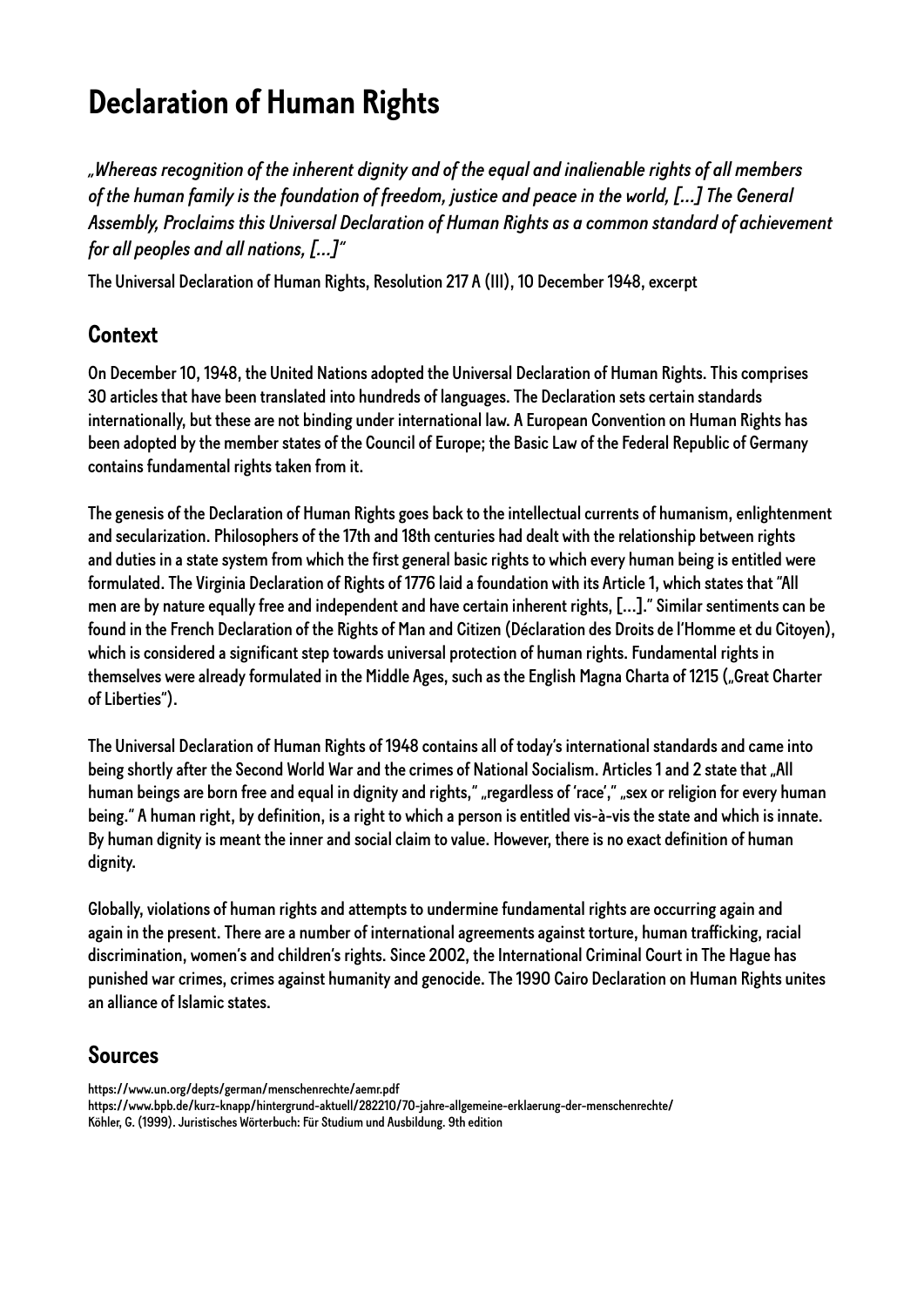# <span id="page-2-0"></span>**Hugo Hamid Marcus**

National Socialism, Weimar Republic

*"The general equality of men which democracy demands already exists by nature, and precisely in the fact that men as individuals are all in the same way unique, distinct, inimitable and incomparable."*  Hugo Hamid Marcus (1880–1966)

Hugo Hamid Marcus was a German writer and intellectual who campaigned throughout his life for the decriminalization of homosexuals and for the assertion of their rights. He converted from Judaism to Islam in Weimar-era Berlin and was for many years the managing director of the Wilmersdorf Mosque in Berlin-Wilmersdorf, the oldest mosque still in existence in Germany. During the November pogroms of 1938 under Nazi rule, he was arrested and deported to Sachsenhausen concentration camp. After his release, he went into exile in Switzerland.

# **Context**

Weimar society in the 1920s and early 1930s was a pluralistic, diverse society in whose history Jewish-Muslim experiences and interactions were equally influential. Berlin, in particular, was a place of encounter between diverse individuals and social groups. The construction of the Wilmersdorf Mosque in 1925 created a new center for Muslim life in Germany.

However, under the §175 legislation of the time, the freedoms and rights of homosexuals were significantly curtailed, and there was massive interference in people's everyday lives. Homosexuality was punishable, and at the same time there was by no means unanimity in science and politics about the legality of the paragraph. The subsequent period of National Socialism 1933-1945 was characterized by an intolerant, anti-democratic and völkisch-racist ideology. Those who were marked as the "others" were marginalized, disenfranchised, and targeted for murder, such as Jews\*Jewish, Sinti\*zze and Rom\*nja or people with physical or mental impairments. The genocide of at least 6.3 million Jews\*Jewesses is called Holocaust in European terminology, and Shoah, or "catastrophe," in Jewish terminology. After 1933, the mosque community was appropriated by the National Socialists and instrumentalized for their own propaganda. The application of §175 was also tightened, and suspects were actively persecuted, deported to concentration camps and murdered. §175 was not abolished until 1994.

#### **Sources**

https://personenlexikon.bl.ch/Hugo\_Marcus

https://www.tagesspiegel.de/wissen/diversitaet-in-der-weimarer-republik-juedisch-muslimische-symbiose-im-berlin-der-1920er-jahre/25451464.html https://www.spiegel.de/geschichte/halbmondlager-die-erste-deutsche-moschee-in-wuensdorf-a-1043358.html

https://www.antidiskriminierungsstelle.de/SharedDocs/downloads/DE/Literatur/Literatur\_Reli\_Weltan/queer\_history\_paragraf175.pdf?\_\_ blob=publicationFile&v=2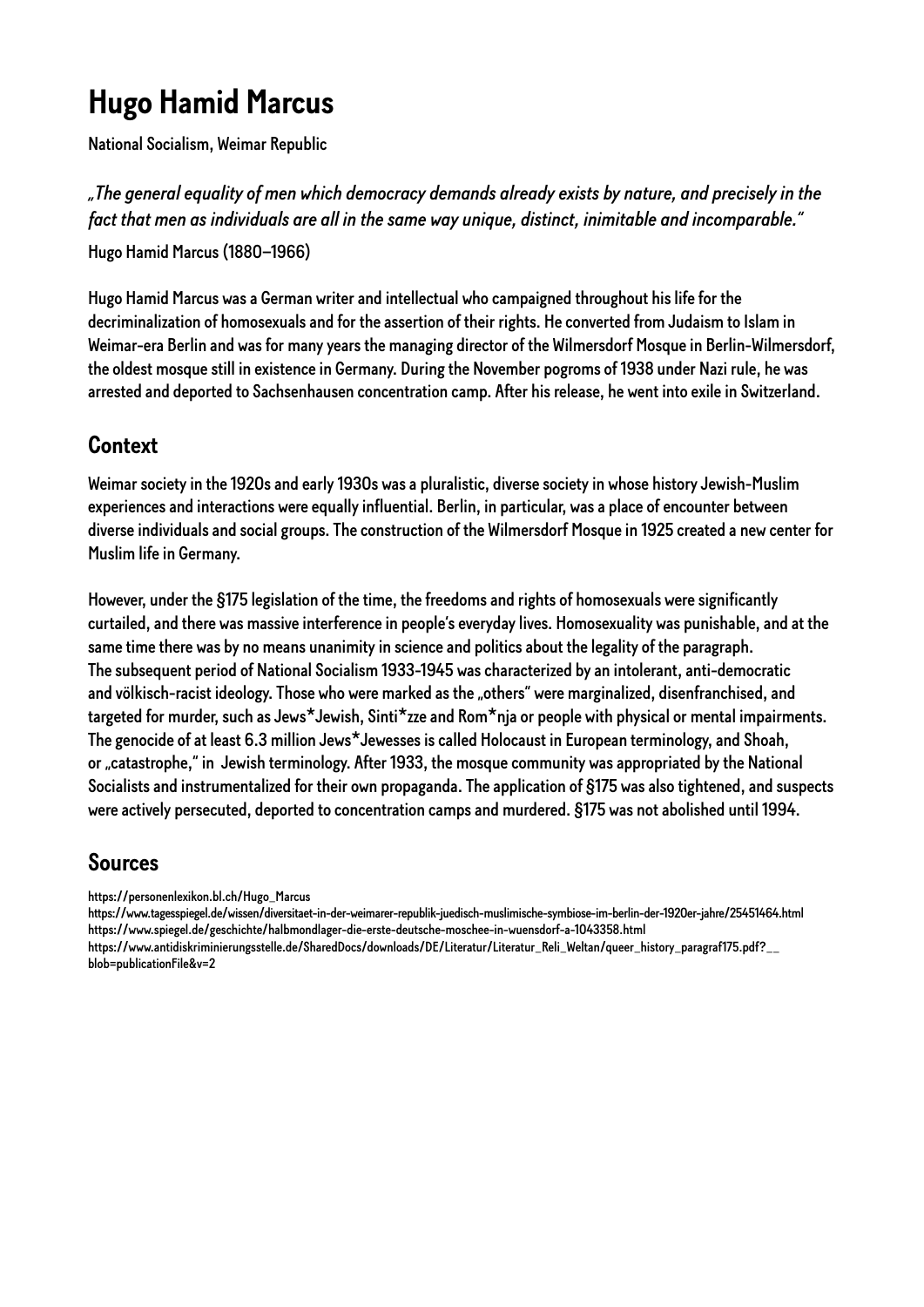# <span id="page-3-0"></span>**Denis Theodore Goldberg**

Apartheid

*"I can only speak from my own experience of being totally convinced that what we were doing was right and served the right purpose: equal rights for everyone in our country, for other countries, for all people. That's the only way to be human, to stay human, to not become insignificant. It's not about me or you. It's about all of us."* 

Denis Theodore Goldberg (1933–2020)

South African civil rights activist Denis Goldberg was born in Cape Town in 1933 to Jewish immigrants. His grandparents came from Lithuania, where they had to flee from the pogroms in the Russian Tsarist Empire. He was one of the few whites to fight against apartheid and was the only white man to be sentenced to life imprisonment in the Rivonia Trial of 1963/64, along with Nelson Mandela. After his release in 1985, he emigrated, first to Israel, then to London, where, as a representative of the ANC, he continued to fight first for an end to apartheid and later for an egalitarian social structure and a lifting of the socioeconomic disadvantages of the black population. Nelson Mandela was freed in 1990 and four years later was elected South Africa's first black president.

# **Context**

South Africa had an apartheid regime from the 1940s until 1994, in which the political-social doctrine of racial segregation was dominant. Apartheid was characterized by the authoritarian and self-declared supremacy of the European-descended white population over all others.

"Apartheid" is an Afrikaans word that literally means "separateness" or "separation." South Africa's history is marked by colonialism. Black people were not given the same rights and freedoms as whites and were excluded from political as well as social life. The resistance of the black majority population was initially non-violent. The majority of the black population organized itself in the youth movement of the African National Congress ANC. In its early years, the ANC primarily united layers of the educated elite. The best-known fighter among them was the civil rights activist and lawyer Nelson Mandela (1918–2013). As a political activist and president of the Youth League, he campaigned for social equality for black Africans. In the course of developments, measures against the black population were legally tightened, and the movement became radicalized until the organization was banned by the state, and its members were convicted.

# **Sources**

https://edition.cnn.com/2017/03/28/africa/ahmed-kathrada-anti-apartheid-activist-dies/index.html (Zitat) https://www.dw.com/de/denis-goldberg-gro%C3%9Fartiger-f%C3%BChrer-und-freund/a-17274748 https://www.dw.com/en/theres-a-global-idea-of-human-dignity/a-16204891 https://deutsch-simbabwische-gesellschaft.de/Live/index.php/aktuelles/77-trauer-um-dennis-theodore-goldberg https://www.budrich-journals.de/index.php/peripherie/article/viewFile/35659/30470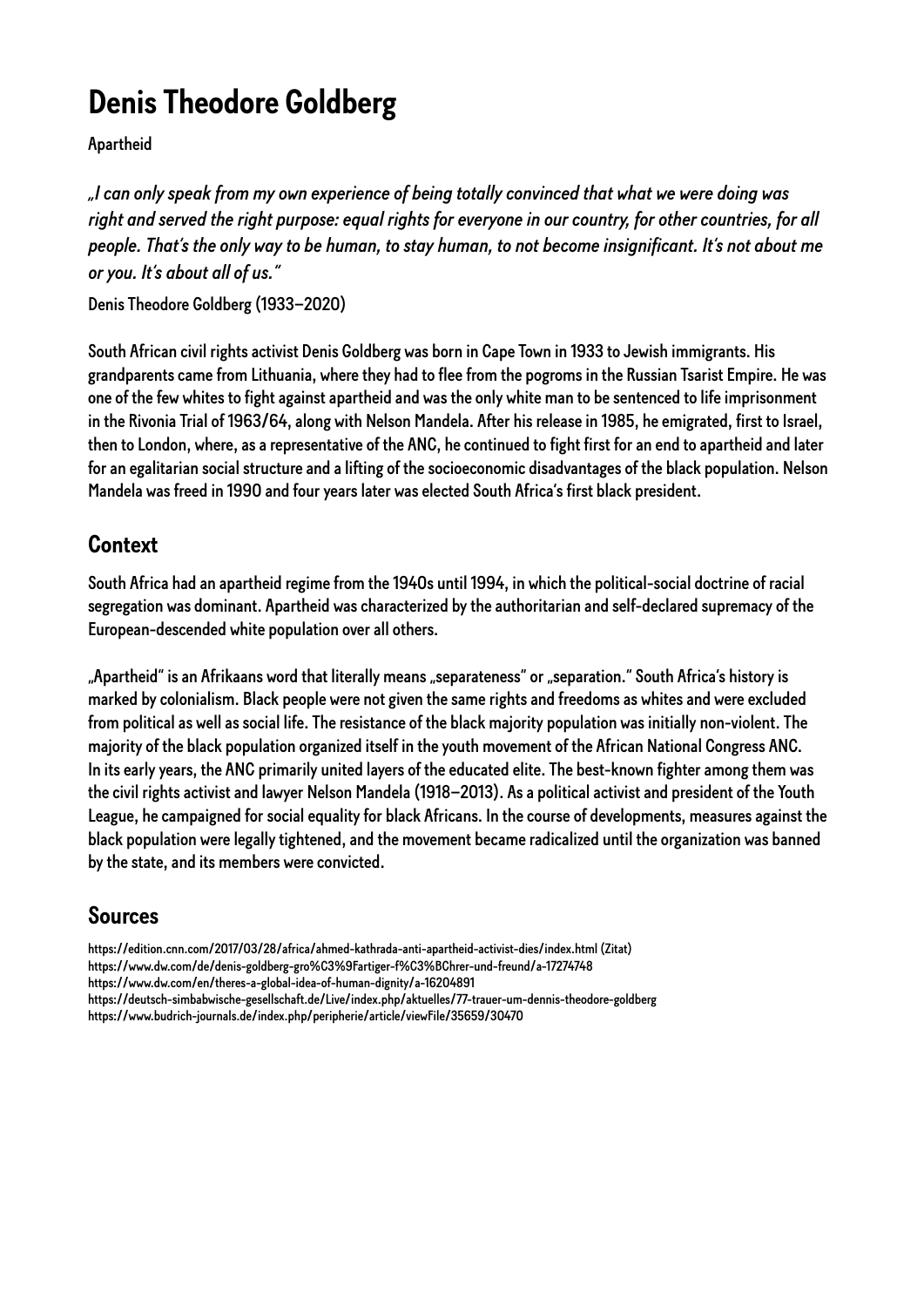# <span id="page-4-0"></span>**Malala Yousafzai**

Children's rights, Right to education, Fight against extremism

*"Education is education. We should learn everything and then choose which path to follow. Education is neither Eastern nor Western, it is human."* 

Malala Yousafzai (\* 1997)

Malala Yousafzai is a child rights activist and UN Messenger of Peace. Born in Pakistan's Swat Valley, she dreamed of going to school as a young girl, but was barred from doing so by the extremist Taliban in Pakistan, who had conquered her home territory. She fought against this ban time and time again, also publicly. In 2012, Malala Yousafzai was the victim of an assassination attempt: A Taliban supporter fired a rifle at her on a bus. She survived with serious injuries and was brought to the UK for medical treatment, where she still lives with her family. Since then, she has become an even more energetic advocate for girls' education around the world, in 2017 becoming the youngest recipient of the Nobel Peace Prize for her courageous commitment. She has established a foundation to support education for young women around the world.

### **Context**

Although children's rights were adopted and written down by the UN in 1989, even today they are not recognized by all states worldwide. Girls' education in particular is often ignored. Article 28 of the Convention on the Rights of the Child states, "(1) States Parties recognize the right of the child to education [...]."

Extremism and terrorism pose an ongoing threat to states and societies worldwide, including Pakistan's pluralistic society. As a result of ongoing disputes, such as in the context of the Indo-Pakistani territorial conflict over Kashmir, and as a result of internal religious as well as domestic political power struggles, the country repeatedly experiences severe setbacks, with which hopes for peace and freedom often fade. Developments in neighboring Afghanistan, where the Afghan Taliban seized power again in the summer of 2021, are significant in this regard, as radical groups in Pakistan may also be strengthened as a result.

# **Sources**

Yousafzai, M., Lamb, C., & Go Big Read (Program). (2013). I am Malala: The girl who stood up for education and was shot by the Taliban. https://www.swp-berlin.org/publikation/pakistan-gegen-die-taliban https://www.ohchr.org/en/instruments-mechanisms/instruments/convention-rights-child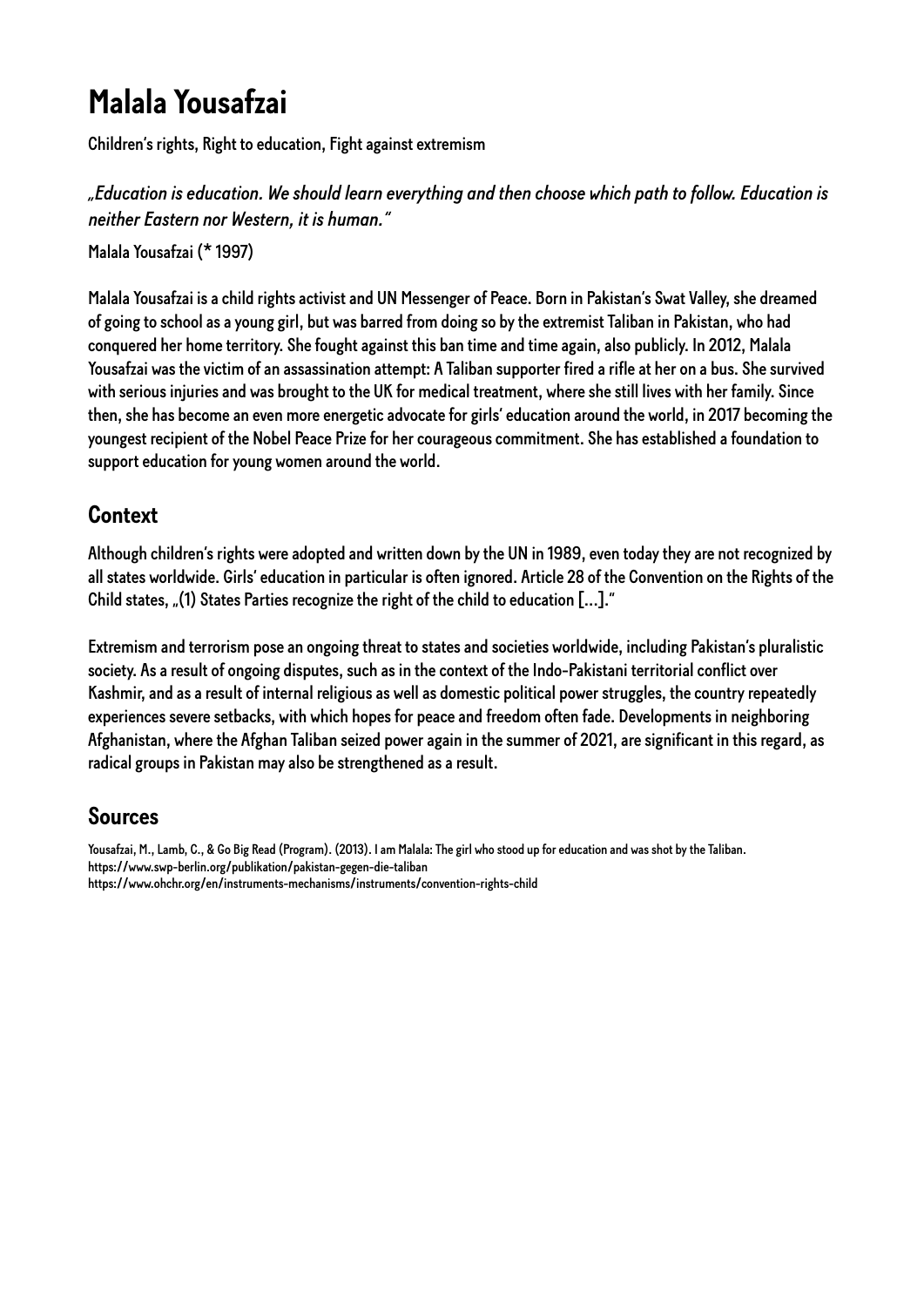# <span id="page-5-0"></span>**Eko Fresh**

"Guest worker history", Migration

*"60 years after the recruitment agreement, we see that we can no longer live without each other. We have grown together. In music, in food, in the neighborhood, in relationships... With this in mind, we can look optimistically to the next 60 years."* 

Eko Fresh (\* 1983)

Eko Fresh is a German rapper, songwriter, owner of his own music label, and actor. His real name is Ekrem Bora, and he comes from Cologne, where he grew up with his mother as the son of a Turkish-Kurdish immigrant family. His maternal grandfather had come to Germany from Sivas in central Anatolia as a guest worker. His father, Nedim Hazar, also a musician and filmmaker, came to Germany as a political refugee in 1980, though he has since returned to Turkey. Eko Fresh's music career began in his teens, when he chose rap and hip-hop as forms of expression for his art, and also came to terms with his experiences as a German-Turk. In his music, he likes to actively and critically participate in social debates about migration and integration. In doing so, he also has a political claim and speaks out clearly against racism, bullying, hatred and intolerance. Recently, one of his texts was included in a school textbook. He joyfully posted on Facebook: "I just found out that my song text from "Der Gastarbeiter" was featured in a school textbook. Grandpa, that one was for you!"

#### **Context**

Beginning in the 1950s, West Germany experienced a tremendous economic boom. There was an urgent need for workers in mining, road construction, and industry, who were recruited primarily from southern European countries as so-called "guest workers." Agreements were signed with Italy, Spain, Greece, Morocco, Portugal, Tunisia, Yugoslavia, and Turkey.

On October 30, 1961, the Federal Republic of Germany and Turkey signed the German-Turkish Recruitment Agreement. It regulated the temporary posting of workers from Turkey to Germany. Until the recruitment stop in 1973, about 870,000 workers came from Turkey to Germany. During this time, people left their homeland for economic reasons, but also to study in Germany or because they were politically persecuted. Labor migration not only boosted the economy in the "host country" but also in the country of origin, for example by compensating for high unemployment. The Federal Republic was basically open to labor migrants, but people were not always welcomed openly. In the new environment, they encountered a new language, culture and people. The work was usually physically hard and the salary comparatively low. "Integration" was not provided, as they were expected to go back to their countries of origin. The feeling of being caught between two worlds and also the longing for their home countries became part of their identity. Many found a second home in Germany. Guest workers became immigrants and Germany became a country of immigration.

# **Sources**

- https://www.aufruhr-magazin.de/europa/interview-mit-eko-fresh-und-nedim-hazar/
- https://www.sueddeutsche.de/kultur/aber-von-eko-fresh-rapper-der-stunde-1.4067403
- https://www.dw.com/de/rassismus-debatte-rapper-eko-fresh-ruft-mit-aber-zur-verst%C3%A4ndigung-auf/a-44830650

https://www.dw.com/de/echo-trotz-antisemitismusvorw%C3%BCrfen-d%C3%BCrfen-farid-bang-und-kollegah-antreten/a-43279024 https://www.zeit.de/2018/16/kollegah-farid-bang-antisemitismus

https://www.hdg.de/lemo/kapitel/geteiltes-deutschland-modernisierung/bundesrepublik-im-wandel/gastarbeiter.html https://www.lpb-bw.de/anwerbeabkommen-tuerkei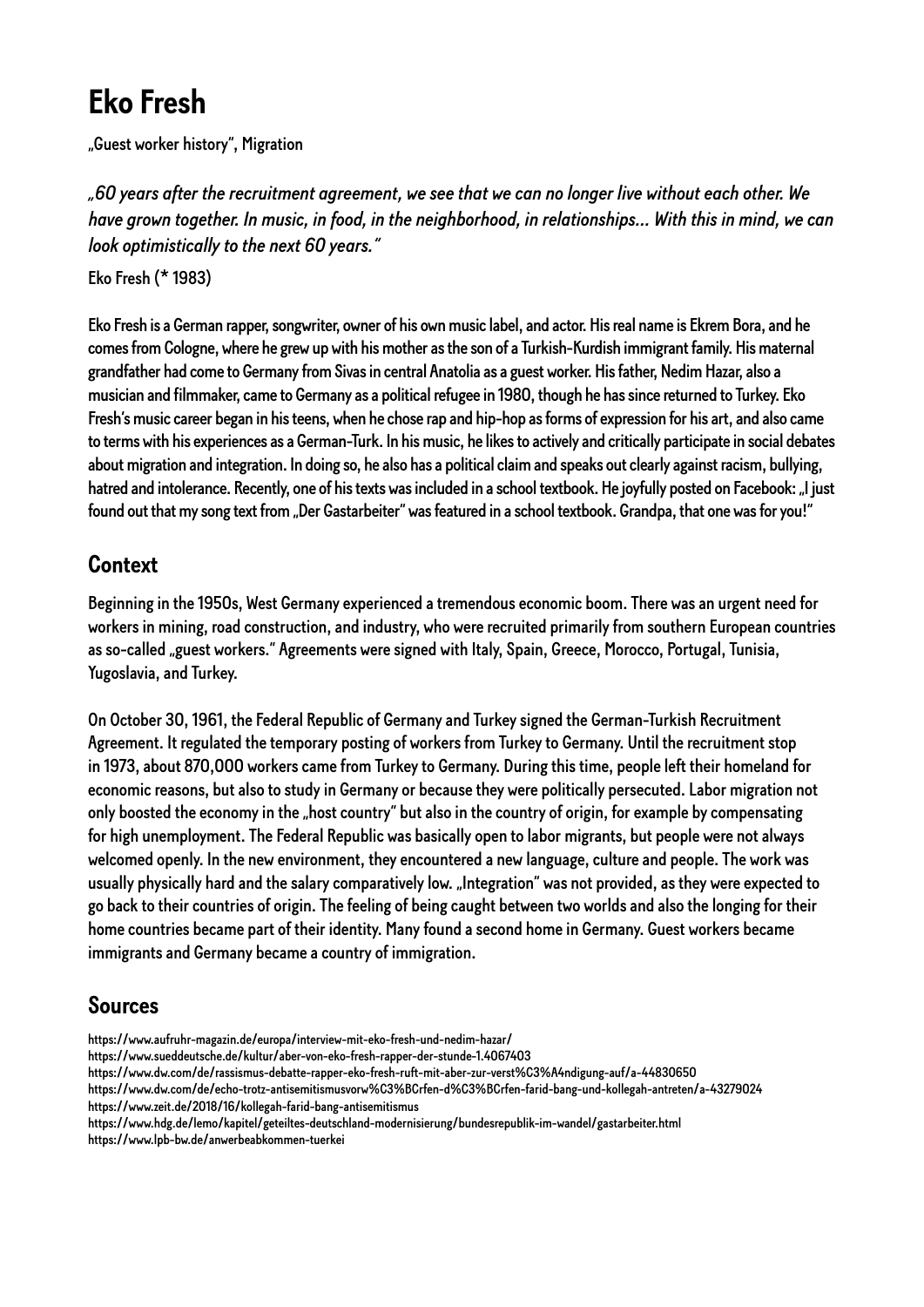# <span id="page-6-0"></span>**Nadia Murad**

Escape, Genocide, Sexual violence

*"We must not only imagine a better future for women, children and persecuted minorities, we must work consistently to make it happen – prioritizing humanity, not war."* 

Nadia Murad (\* 1993)

Nadia Murad is a human rights activist and survivor of the IS-perpetrated genocide against the Yezid\*in minority in Iraq and Syria. She was born in 1993 in Kocho, a village in northern Iraq's Sinjar region, and is a member of Iraq's ethnic religious group of Yezid\*is.

During the Iraq crisis in 2014 and the advance of the militant terrorist organization with the self-designation "Islamic State" (IS), a period of martyrdom began for her and many others of her ethnic group, during which the IS murdered her mother, six of her brothers, and many other people in a raid on her home village. The genocide of the Yezidis\* is called Farmān in Yezidi and is seen as a continuation of their long history of oppression and persecution. Nadia Murad, like many other girls, was captured by IS, abducted, psychologically and physically abused, sexually assaulted, tortured and sold as a "sex slave." With the help of a Muslim family, she managed to escape to the Kurdish border region. Today she lives in Germany, where she fights for the recognition of the genocide against the Yezid\*is and for justice. In 2018, she became the first Iraqi to receive the Nobel Peace Prize and is a UN Special Envoy "for the Dignity of Survivors of Human Trafficking."

#### **Context**

Since 2014, the terrorist radical Islamist group known as the Islamic State in Iraq and Syria has been the focus of world attention. Young women\*men from Germany and other countries in Europe and the world also joined this violent jihad in the name of Islam. There are still terrorist attacks in Berlin and other European cities carried out by IS sympathizers and members. The IS's claim to leadership aims to establish an Islamic state of God. Its underlying ideology is directed against all those who do not think and believe like them and do not fight for their goals and interests.

#### **Sources**

Murad, N., & Krajeski, J. (2017). The last girl: My story of captivity, and my fight against the Islamic State.

Murad, N., Krajeski, J., Meyer, U., Schwarzer, J., Wollermann, T., & Knaur paperback. (2019). Ich bin eure Stimme: Das Mädchen, das dem Islamischen Staat entkam und gegen Gewalt und Versklavung kämpft.

https://www.nobelprize.org/prizes/peace/2018/murad/lecture/

https://www.bpb.de/themen/islamismus/dossier-islamismus/190499/der-islamische-staat-im-irak-und-syrien-isis/ https://www.swp-berlin.org/publikation/der-islamische-staat-bleibt

https://www.spiegel.de/politik/deutschland/namibia-massaker-bundesregierung-spricht-von-voelkermord-a-1043117.html https://de.qantara.de/inhalt/interview-mit-danny-postel-und-nader-hashemi-konfessionalisierte-konflikte-als-trugbilder https://www.lpb-bw.de/islamischer-staat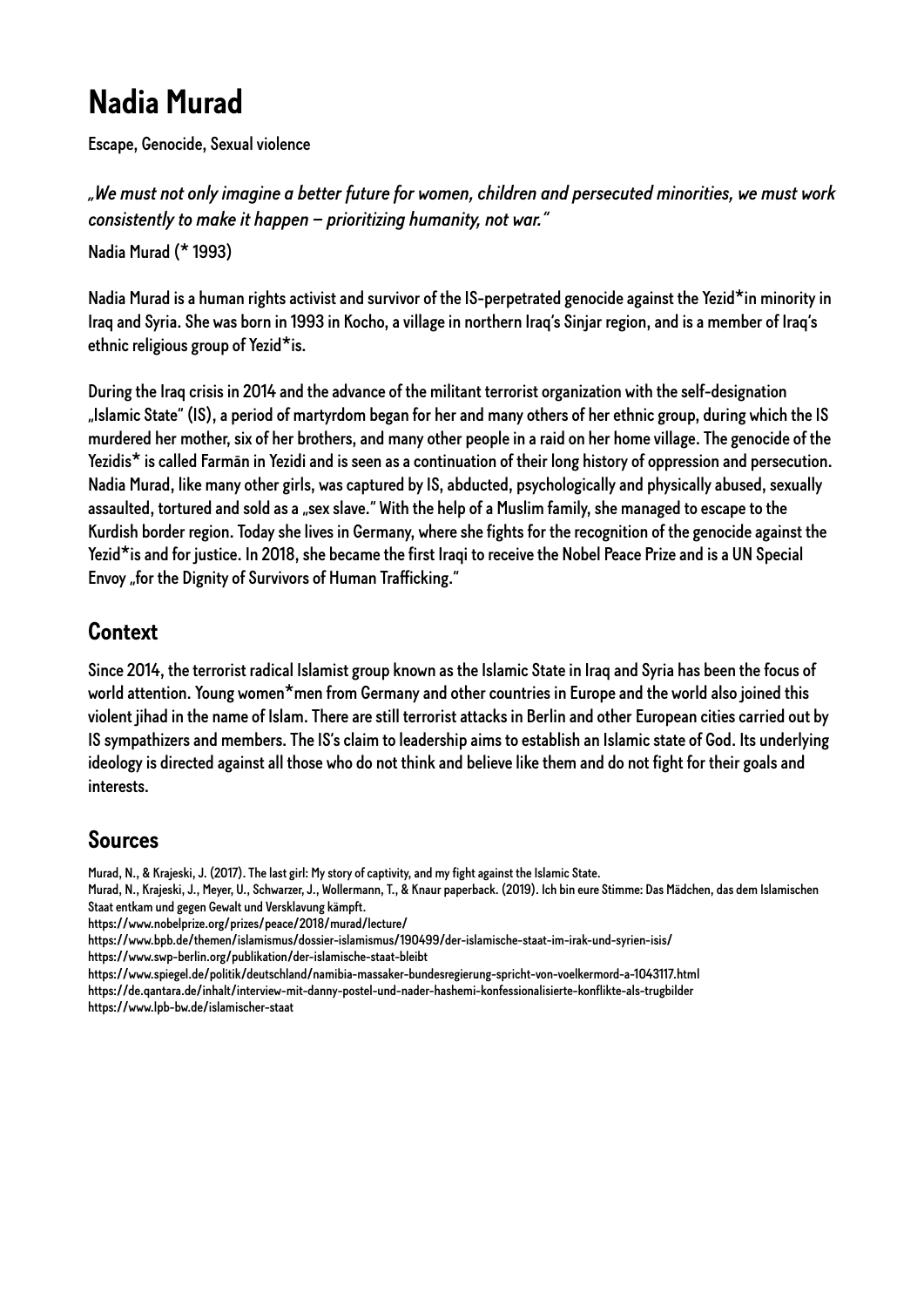# <span id="page-7-0"></span>**Albert Memmi**

National Socialism, Colonial history

*"Tolerance means being able to think: Although I believe that I am right and that truth exists, I will not force it on you."* 

Albert Memmi (1920–2020)

Albert Memmi was a French-Tunisian sociologist, writer and essayist. In his writings, he addressed issues such as colonialism and decolonization, racism, and migration processes, among others. In doing so, he tackled emotional and sociological issues, dealing with feelings of alienation and uprootedness. He himself was born in Tunis in Tunisia under the French protectorate and was the son of a Tunisian-Jewish family, on his mother's side from of a Jewish Berber family, on his father's side with Tunisian-Italian roots. Albert Memmi grew up in this multi-cultural environment and described himself as an atheist. In 1942, as a young student in the capital Algiers, he experienced the repressions of the French Vichy regime. He was expelled from the university. In Tunis, which was occupied by the Nazis, he was imprisoned.

After his escape and the end of the war, he found a new refuge in Paris in 1956. As a critic of the colonial system, he questioned discourses that were shaped by unequal power relations and shaped historical perspectives and cultures of memory - as can be read in his "Portrait of a Colonized Man" ("Portrait du colonisé suivi du portrait du colonisateur") from 1957.

#### **Context**

The post-World War II period in many European colonized territories was marked by processes of disintegration and struggles for the states' own independence. The term decolonization or decolonization is sometimes defined as a continuation of colonial history, but with the goal of ending colonial rule and achieving sovereignty, or selfdetermination. In addition to France, colonial powers in Europe included Great Britain, the Netherlands, the German Empire, Italy, Spain, Portugal, and Belgium. Outside Europe, Russia, the United States and Japan also owned colonies.

### **Sources**

Séverine Haziza-Sokol (2005) VEIL OF IGNORANCE, Jewish Quarterly, 52:1, 34-36, DOI: 10.1080/0449010X.2005.10706901

Kamil, O. (2018). Der Holocaust im arabischen Gedächtnis: Eine Diskursgeschichte 1945-1967. Vandenhoeck & Ruprecht, Göttingen https://www.bpb.de/kurz-knapp/hintergrund-aktuell/223304/60-jahre-tunesische-unabhaengigkeit/

https://www.bpb.de/themen/kolonialismus-imperialismus/postkolonialismus-und-globalgeschichte/219139/dekolonisation-im-20-jahrhundert/ https://www.jmberlin.de/juden-nordafrika-zur-zeit-des-zweiten-weltkriegs

https://www.bpb.de/themen/antisemitismus/dossier-antisemitismus/321671/flucht-und-vertreibung-von-juden-aus-den-arabischen-laendern/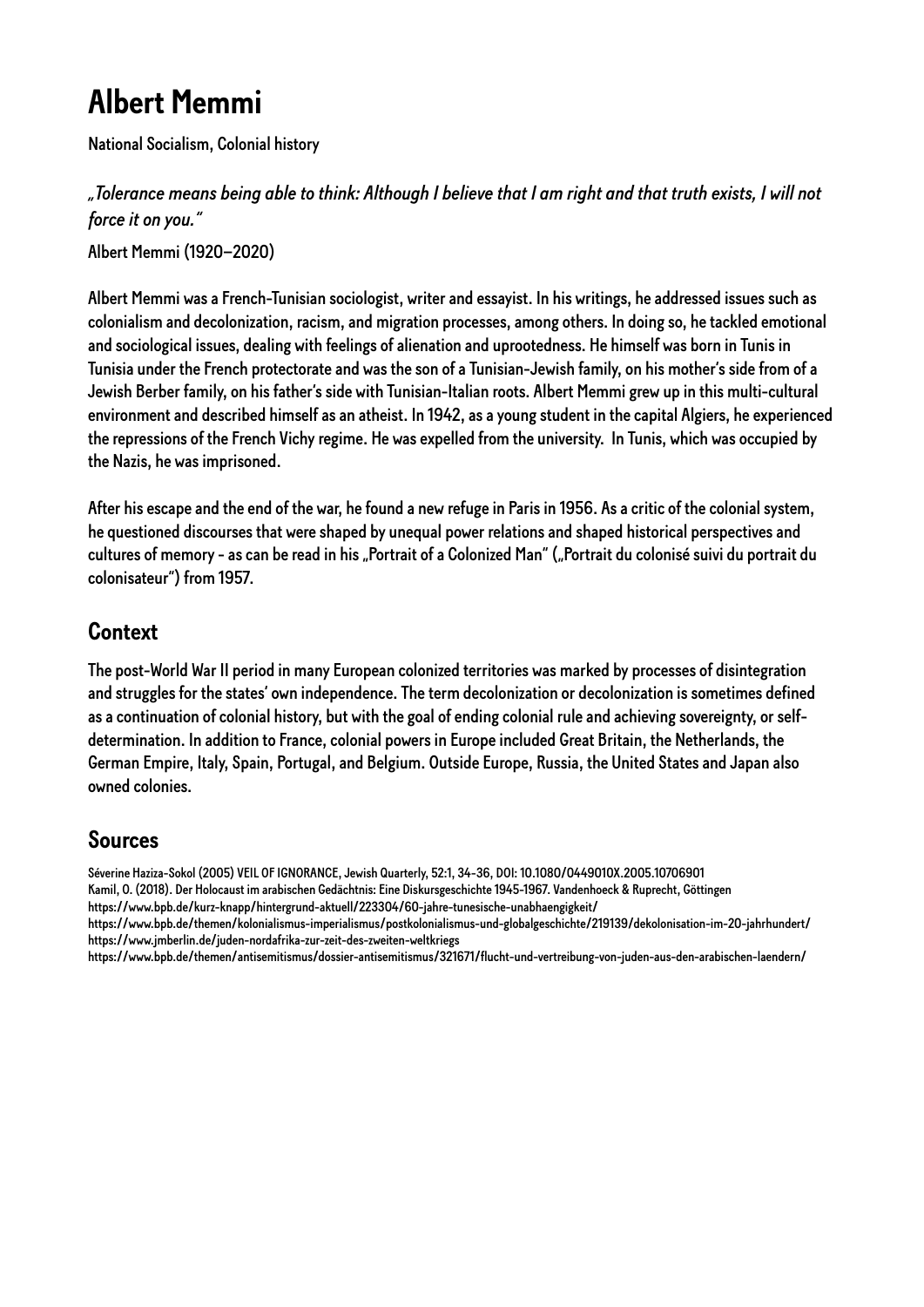# <span id="page-8-0"></span>**Mark Ashton**

LGBTQ, Gay rights, Workers struggle

*"When you think about it, it is quite illogical to actually say, 'well, I'm gay and I'm into defending the gay community but I don't care about anything else'. It's ludicrous.""* 

Mark Ashton (1969–1987)

Mark Ashton was a political activist and socialist from Oldham, UK. In the early 80s, he was a member of the Communist Party of Great Britain. He was open about his homosexuality and supported the causes of the LGBT community at the time. During the 1984/85 miners' strike, he and a friend founded the London association Lesbians and Gays support the Miners to provide moral, financial, and activist support for the miners' labor struggle and their families. The strikers were resisting the threat of closures and privatization under Margaret Thatcher's government. Particularly in the beginning, LGSM and its growing membership were met with strong rejection due to prejudice.

Mark Ashton's initiative led to the formation of further LGSM groups throughout the country, which a year later led to the influential National Union Mineworkers (NUM) now supporting LGSM. Together they led the Lesbian and Gay Pride Parade in London in 1985. The Labour Party, which was elected by a majority of miners, pledged to support lesbian and gay rights. In the years that followed, the miners were one of the most important allies of the lesbian and gay movement. Mark Ashton died at the age of 26 from AIDS-related pneumonia. His story was made into a film in 2014, "Pride", which won an award in Cannes.

### **Context**

The impending impoverishment of miners in Great Britain was a social reality, especially since even before the miners' strike, a postwar legal decree provided for cutting state benefits for strikers' families. Solidarity with the striking miners encouraged meeting and mutual tolerance and led to solidarity with each other. The exclusion of homosexuals and the stigmatization of people with HIV-positive and AIDS-related illnesses represent an ongoing social challenge. In the 1980s, this was only discovered in the early years, viewed as something brought to Europe from "outside" and associated primarily with homosexual men. Since there were few treatment options at the time, new fears were associated with it, often accompanied by hostility, for example, also because educational campaigns at the time fueled these fears.

### **Sources**

https://www.moment.at/story/wer-war-mark-ashton-gruender-von-lesbians-and-gays-support-miners https://magazin.hiv/magazin/gesellschaft-kultur/gay-pride-meets-bergarbeiterstreik/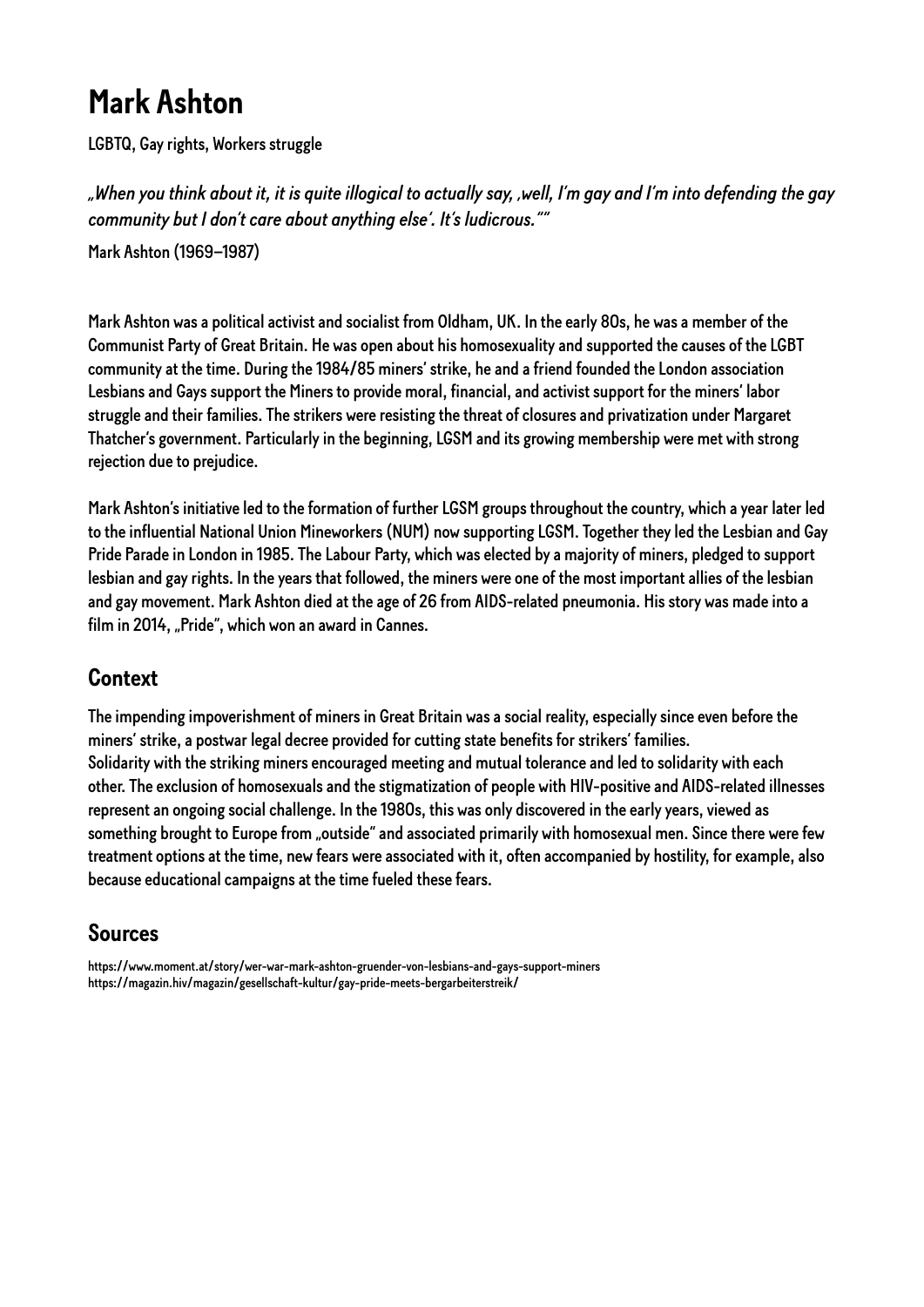# <span id="page-9-0"></span>**Rosa Parks**

U.S. Civil rights movement

*"I just wanted to be free like everybody else. I did not want to be continually humiliated over something I had no control over: the color of my skin."*

Rosa Parks (1913–2005)

Rosa Louise Parks was born Rosa Louise McCauley in Tuskegee in the southern U.S. state of Alabama and was a U.S. civil rights activist. In addition to her profession as a seamstress, she worked throughout her life for the enforcement of human rights for blacks, their equality and equal rights. She became known in connection with the Montgomery bus boycott. The protest was sparked when Rosa Parks refused to stand up during a bus ride to vacate her seat for a white passenger and was arrested and charged as a result. The resistance lasted a year, after which "racial segregation" on public buses was declared unconstitutional. However, fair treatment of blacks by granting them the same rights and freedoms as whites continued to be denied.

#### **Context**

In the United States of America in the 1950s and 1960s, the Civil Rights Movement, a protest and resistance movement, fought against the racially motivated social and spatial segregation of black and white people and for their equal rights. It had its most popular leader in the person of Martin Luther King (1929-1968), a minister who was committed to ensuring that all people, regardless of their skin color, origin or religion, had equal rights. The policy of the so-called "racial segregation" intervened very strongly in the everyday life of the people and also led to violent attacks up to so-called "lynchings." There were segregated schools, segregated waiting rooms, segregated theaters up to segregated toilets, restricted voting rights, unequal professional opportunities and unfair treatment e.g. in court hearings. Attempts to resist, show solidarity, or demand justice took courage. Martin Luther King, who called for nonviolent "civil disobedience," was assassinated in 1968. His famous speech "I Have a Dream" is unforgotten. Civil rights activists such as Martin Luther King, Rosa Parks, and many others were able to initiate processes through civic engagement. The Civil Rights Act of 1964 signed by U.S. President Johnson is considered a milestone in the struggle for the recognition of black people as equal and equal citizens of America. Contemporary events, such as cases of police violence against black people, continue to raise questions about institutionalized racism. One of the most recent examples of this is the transnational Black Lives Matter movement.

### **Sources**

Parks, R., & Haskins, J. (1992). Rosa Parks: My story https://www.akduell.de/home/gesellschaft/rosa-parks-die-mutter-der-buergerrechtsbewegung https://www.laborheritage.org/power-of-songs/ https://www.hanisauland.de/node/1233 https://www.deutschlandfunk.de/50-jahre-gleichberechtigung-die-aufhebung-der-100.html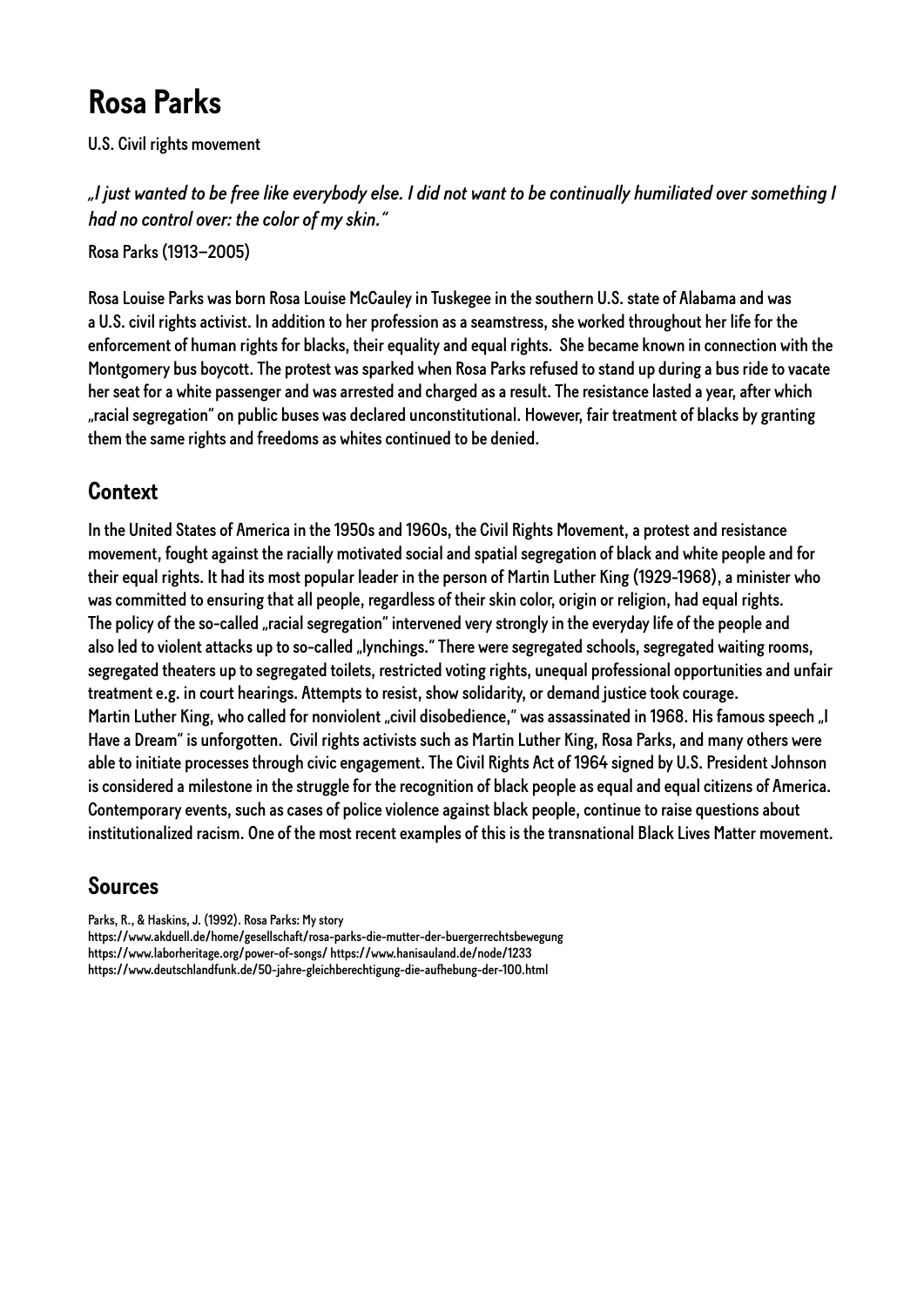# <span id="page-10-0"></span>**Ibn 'Arabi**

Islamic Spain - Philosophy, Judaism, Christianity, Islam

*"My heart has learned to assume every shape: / It is a pasture for gazelles, / A monastery for Christian monks, / and also a temple to idols / And the Ka'aba of pilgrims / And the tablets of the Torah / And the Holy Book of the Quran. / I follow the religion of love: / Whever way the camel of love / takes, / It is my religion and my faith."* 

Ibn 'Arabi (1165–1240)

Ibn 'Arabi was born in Murcia, Spain, and is among the best-known Islamic scholars, Sufi mystics, and philosophers. His teachings on the cosmos and the prophets were closely linked to a belief in mystical love and the equivalence of religions. His works not only reflect his affection for mysticism. They also shaped the development of Islamic spirituality by viewing Islamic traditions from a new perspective, harmoniously uniting apparent opposites, and incorporating Jewish as well as Christian philosophy. In addition, his teachings also contain influences from the ancient Greek scholar Plato and parallels to Hindu teachings. An essential aspect of his doctrine is the "perfect man," who was created "in the image of God" and thus forms a manifestation of the characteristics of the Creator.

### **Context**

Between the 8th and 15th centuries, the area of the Iberian Peninsula called al-Andalus in Arabic was ruled by various Islamic dynasties, and the Caliphate of Córdoba (929-1031) in particular was a center of attraction for Islamic scholars. Córdoba became a leading cultural and economic center in the Mediterranean region and in the all Islamic regions.

Under Islamic rule, Jews and Christians were recognized according to their status as "People of the Book" and subjects of protection (dhimmi status). By today's standards, however, this does not imply social equality or equal participation of "minorities."

Although the position of Jews\* and Christians\* was marked by restrictions and discrimination, Islamic Spain is often perceived as a symbol of peaceful coexistence of different "cultures" and referred to as the "Golden Age of Tolerance." It was based on the Andalusian model of so-called "convivencia," which emerged in the age of the Taifa kingdoms and was intended to regulate peaceful coexistence and constructive interaction.

The end of Islamic rule in Spain was fueled by ongoing power struggles and wars, but was initiated primarily in the course of the so-called Reconquista, or Christian reconquest. This resulted in the expulsion of Muslims, as well as Jews, from Spain.

# **Sources**

Khoury, A. T., Hagemann, L., & Heine, P. (1991). Islam-Lexikon: Geschichte - Ideen - Gestalten. Freiburg: Herder Rudolph, U. (2013). Islamische Philosophie: Von den Anfängen bis zur Gegenwart. C.H. Beck. Haarmann, U., & Halm, H. (2001). Geschichte der arabischen Welt. München: Beck. https://de.qantara.de/inhalt/interreligiose-utopie-zustande-wie-im-alten-andalusien https://www.mpg.de/11861991/convivencia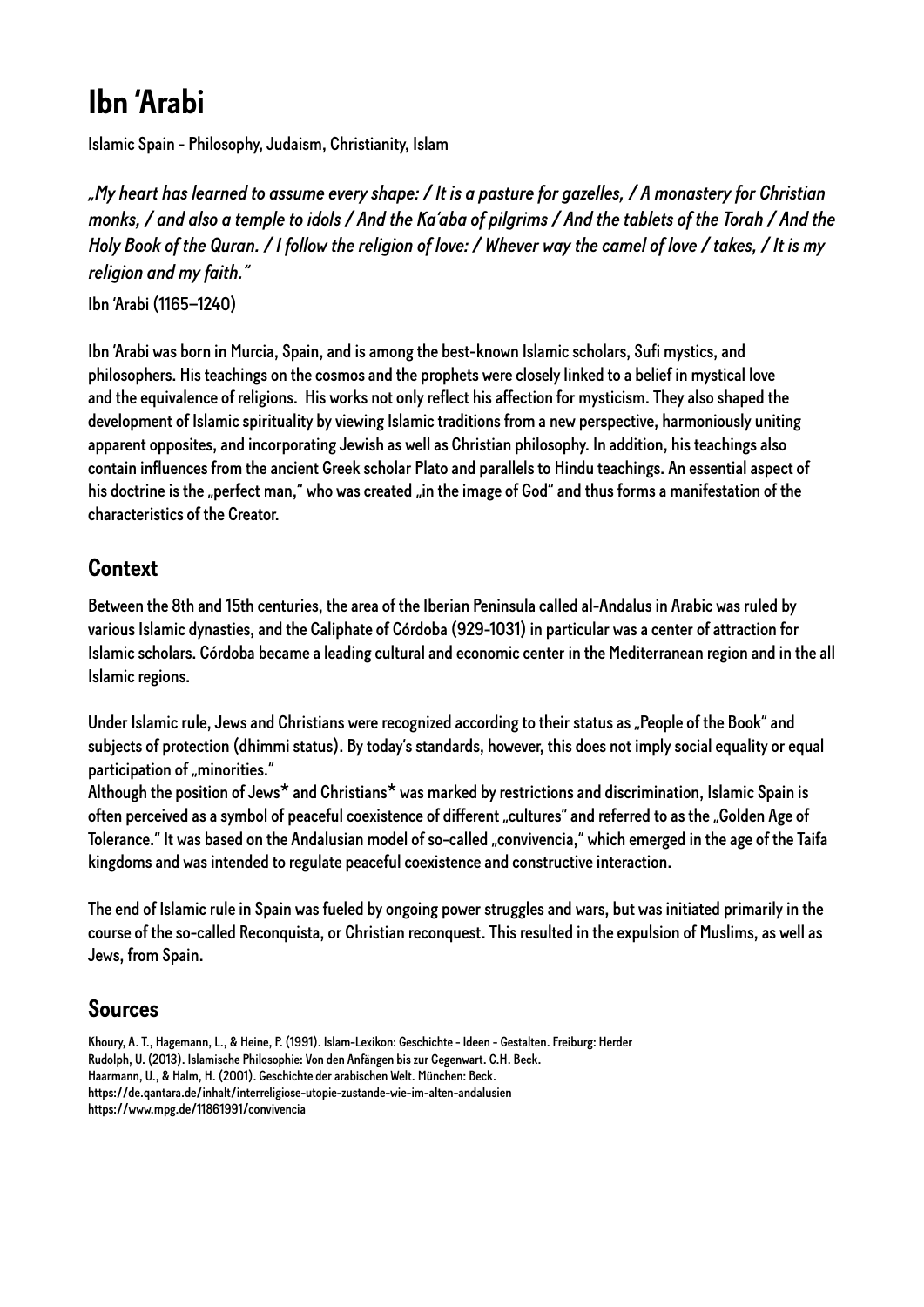# <span id="page-11-0"></span>**Moses Mendelssohn**

Enlightenment - Judaism, Philosophy, Literature

#### *"Those who have experienced for themselves how difficult it is to find the truth and to convince themselves that they have found it are always more inclined to be tolerant of those who think differently."*

Moses Mendelssohn (1729–1789)

Moses Mendelssohn was a German philosopher of the Enlightenment, in which the self-determination of the individual and ideals of freedom, equality, and tolerance of other religions were declared to be significant standards of human action. He himself came from a Jewish family and advocated the emancipation of Judaism and the "civic improvement of the Jews" in the Christian "majority society" as well as mutual tolerance. As a Jewish reformer, he was a co-founder of modern Judaism. For Gotthold Ephraim Lessing (1729-1781), an important poet and thinker, son of an Evangelical Lutheran pastor as well as a friend of Mendelssohn, the philosopher served as a model in the Ring Parable "Nathan the Wise" (1779), which is considered a plea for tolerance and humanity.

### **Context**

With the Age of Enlightenment, a new social and intellectual development began in Europe around 1700. It aimed to break away from old social structures and ways of thinking. The focus was on demands for equal rights and freedom for all people as well as civil rights, education and the separation of state and religion. A leitmotif was the idea of emancipation, liberation from religious or state tutelage and social equality. In the French Revolution, the ideas of the Enlightenment were partially realized. Although this represented a turning point in history and debates, Jews\*Jewesses continued to be excluded from civil and human equality in the sense of the Declaration of Human Rights of 1789. Throughout his work, Lessing championed the Enlightenment ideals of reason, tolerance, freedom, and humanity.

The play "Nathan the Wise," published in 1779, was a taboo-breaker at the time: Lessing had made a Jew a positive hero, a member of a "minority" that was mostly despised in Europe at the time. In Europe at the time, for example, the anti-Semitic stereotype of the money-grubbing Jewish Christ-killer was widespread. Lessing's Nathan character argues against religious narrow-mindedness and in favor of an enlightened understanding of God. The drama is set in the time of the Crusades, addresses the relationship between the three great monotheistic religions, and includes the Muslim Sultan Saladin as a historical figure.

### **Sources**

https://www.bpb.de/themen/zeit-kulturgeschichte/juedischesleben/333299/moses-mendelssohn-wegbereiter-des-emanzipierten-judentums/ http://ieg-ego.eu/de/threads/europaeische-netzwerke/juedische-netzwerke/friedrich-battenberg-judenemanzipation-im-18-und-19-jahrhundert https://www.swr.de/swr2/literatur/broadcastcontrib-swr-11646.html https://www.hanisauland.de/wissen/lexikon/grosses-lexikon/t/toleranz.html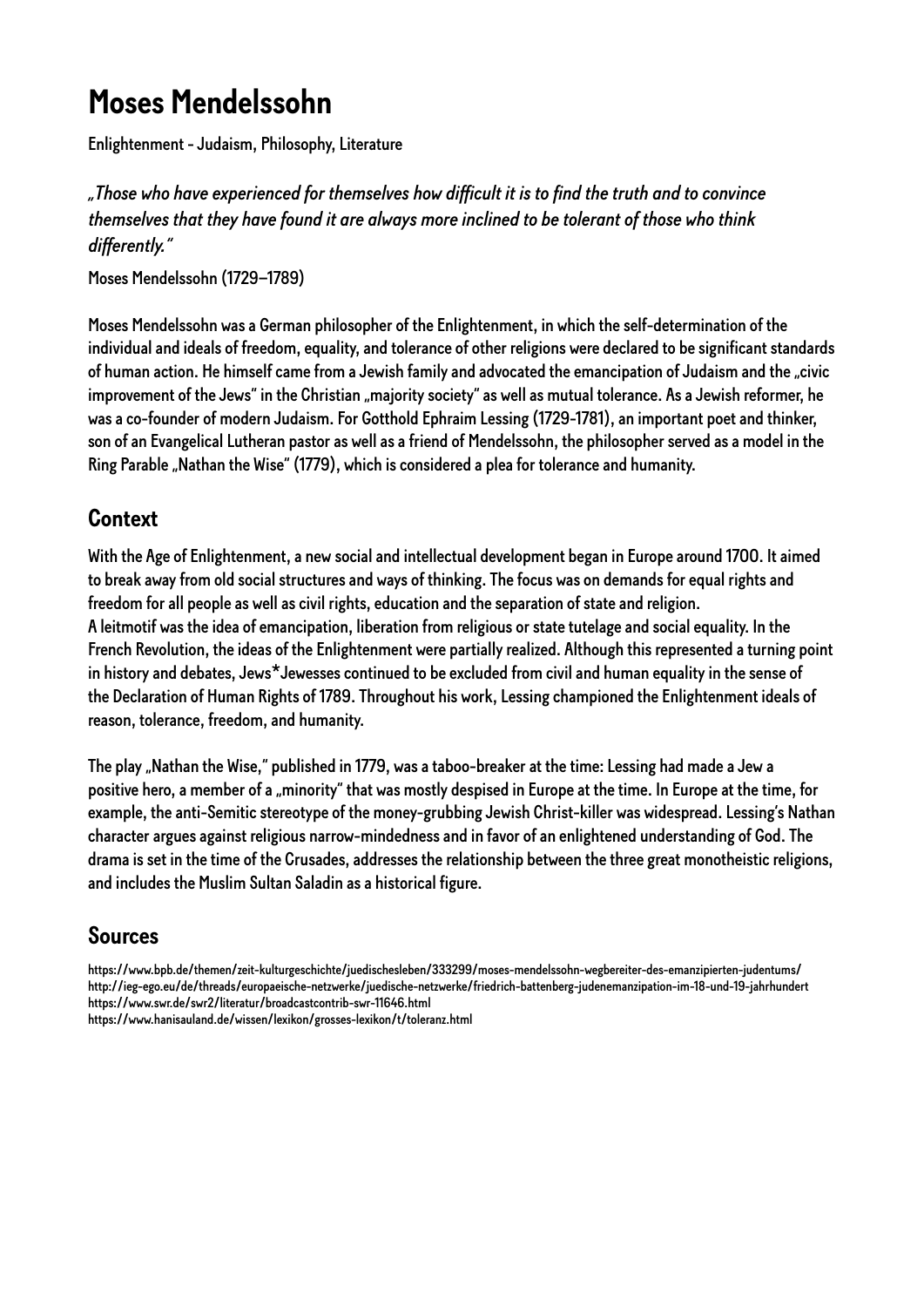# <span id="page-12-0"></span>**Ceija Stojka**

National Socialism, Sinti and Roma

*"And many years after that, when we were released, it was very difficult to find our way back into the world. Into the beautiful world. Where the green grows. Where nobody threatens us."* 

Ceija Stojka (1933–2013)

Ceija Stojka was an Austrian writer and artist who, as a member of a Rom-Lowara family, was persecuted by the Nazis in her childhood and deported to Auschwitz and other concentration and extermination camps. Most of her family was murdered there, she herself survived. She was one of the first Rom\*nja in Austria to publicly address the genocide of the Sinti and Roma minority.

### **Context**

After the end of the Second World War, it took well over thirty years until the crimes committed against the Sinti and Roma of Europe under National Socialism were officially recognized as "genocide" in Germany in 1982. Social actors and organizations, especially relatives and survivors of the genocide of the Sinti and Roma, which is called "Porajmos" ("devouring", "destruction") in Romany, stand up for the reappraisal of the centuries-long history of persecution, for equal participation and against the discrimination that continues to this day.

Sinti\*zze and Roma\*nja in the German-speaking countries is a centuries-old history, in which they experienced constant exclusion and persecution as a "minority." The genocide under National Socialism began in 1933 with forced sterilization, which was initially based on the "Law for the Prevention of Hereditary Diseased Offspring". Although this law had already existed during the Weimar period (1918-1933), the requirement for forced sterilization was new. Among the "hereditary diseases" defined by the National Socialists was "hereditary imbecility," which opened the way for applications for sterilization. Finally, "imbecility" was assumed in various forms of socially non-conforming behavior and was mostly diagnosed with the help of a kind of test ("intelligence test sheet"). Among those who were forcibly sterilized was the successful German boxer Johann "Rukeli" Trollmann, from "Ruk" in romani čhip, in German "Baum". With the so-called "Auschwitz Decree" of December 16, 1942, the situation for Sinti\*zze and Roma\*nja worsened. Those who were not deported to the Auschwitz concentration camp due to an "exception" were nevertheless to be sterilized. Beginning in February 1943, more than 23,000 Sinti\*zze and Roma\*nja from the German Reich and the occupied territories were deported to the Auschwitz-Birkenau death camp. Johann "Rukeli" Trollmann was beaten to death in the Wittenberge concentration camp near Hamburg in 1944, presumably by a supervisor whom he had previously defeated in a boxing match. The Nazis knew who Trollmann was and had him fight SS men regularly after his forced labor. He survived this for two years despite malnutrition.

### **Sources**

Stojka, C., & Berger, K. (2013). Wir leben im Verborgenen: Aufzeichnungen einer Romni zwischen den Welten. https://www.azreferate.com/referate/geschichte/Interview-mit-Ceija-Stojka312.php https://www.dhm.de/lemo/kapitel/der-zweite-weltkrieg/voelkermord/voelkermord-an-sinti-und-roma.html https://www.deutschlandfunk.de/nazi-opfer-johann-trollmann-der-tanzende-zigeuner-100.html